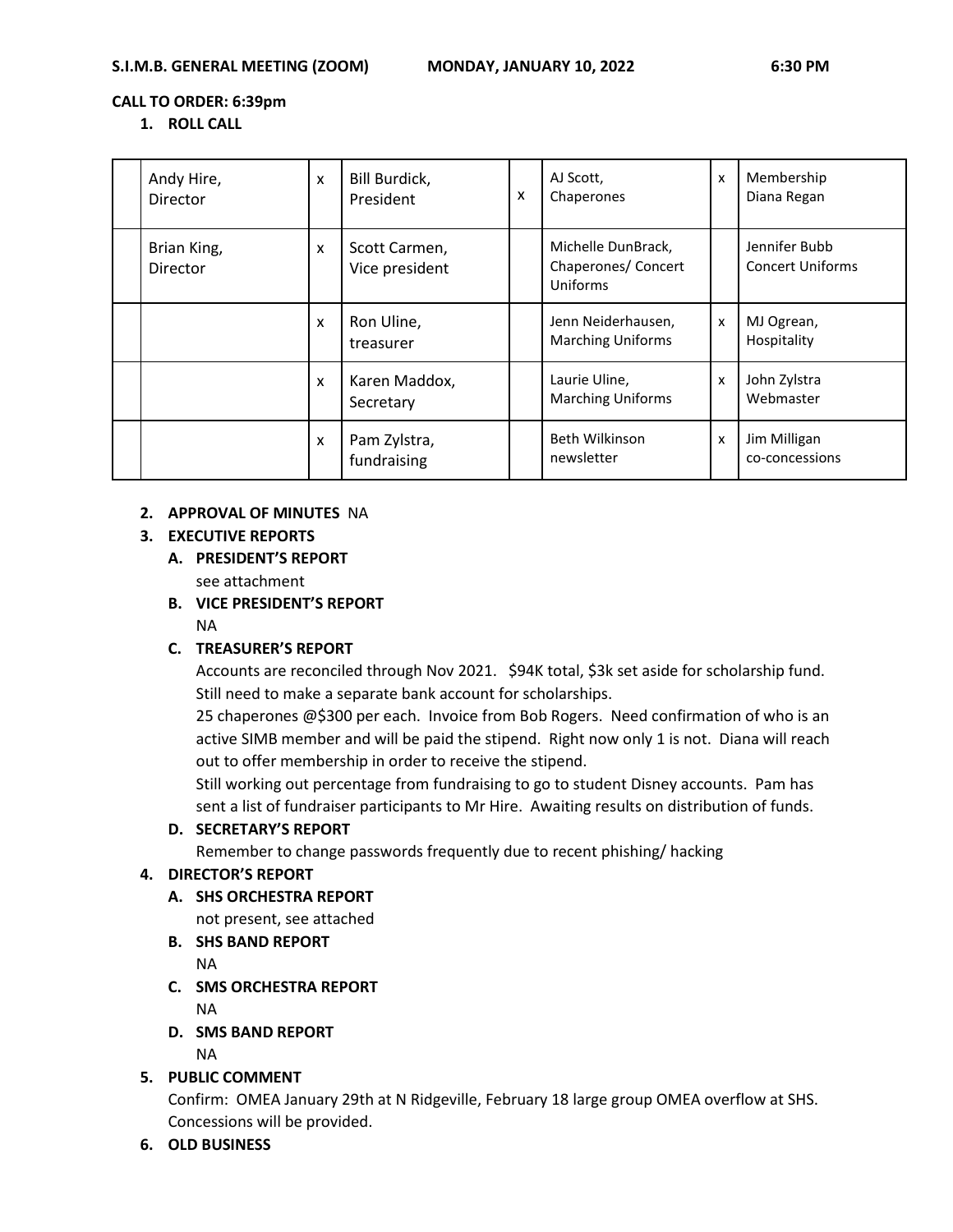NA

## **7. NEW BUSINESS**

NA

# **8. NOMINATION COMMITTEE**

Jim Milligan will be chair representative. Looking for members to be on the nomination committee.

# **9. COMMITTEE REPORTS**

# **A. CONCERT UNIFORMS**

# **B. CHAPERONE**

Thank you to those who assisted with concerts and Severance Hall

# **C. HOSPITALITY**

Dessert reception after orchestra concert. Dinners will be provided for OMEA judges.

## **D. PUBLICITY/WEB**

Keeping website up to date. DQ fundraiser flyers in process. Second reminder to change password for safety.

# **E. MARCHING BAND UNIFORMS**

NA

# **F. MEMBERSHIP**

No new members since last meeting. Discussed reaching out to new member who volunteered to chaperone. Will continue to offer memberships until end of school year. June will roll to 2022/23 school year. Consider reaching out to SMS later to welcome them to SHS and SIMB.

# **G. NEWSLETTER**

NA

# **10. FUNDRAISING**

# **A. CONCESSION**

Basketball concessions selling well even with limited menus. Concessions during tournament games over holiday break were canceled.

Appreciate all the help this year. Need more helpers for the future.

Leftovers may be donated to Disney travel with directors permission

# **B. GENERAL FUNDRAISING**

Jennie Crosby interested in fundraising chair.

Winter wing ding fundraiser will be canceled again due to continued pandemic. Donations will be passed on for future.

Dining Fundraisers: Chipotle 1/18, Five Guys Feb 22, Mar 15 for DQ. March 1-15 will offer coupon sale for discounted cakes and blizzards then offer % to SIMB. Jersey Mikes in April TBD.

# **11. LIAISON REPORTS**

# **12. OTHER COMMITTEE REPORTS**

- **13. ADJOURNMENT-** 7:35pm
- **14. NEXT MEETING: MONDAY, FEBRUARY 07, 2022 AT 6:30 PM**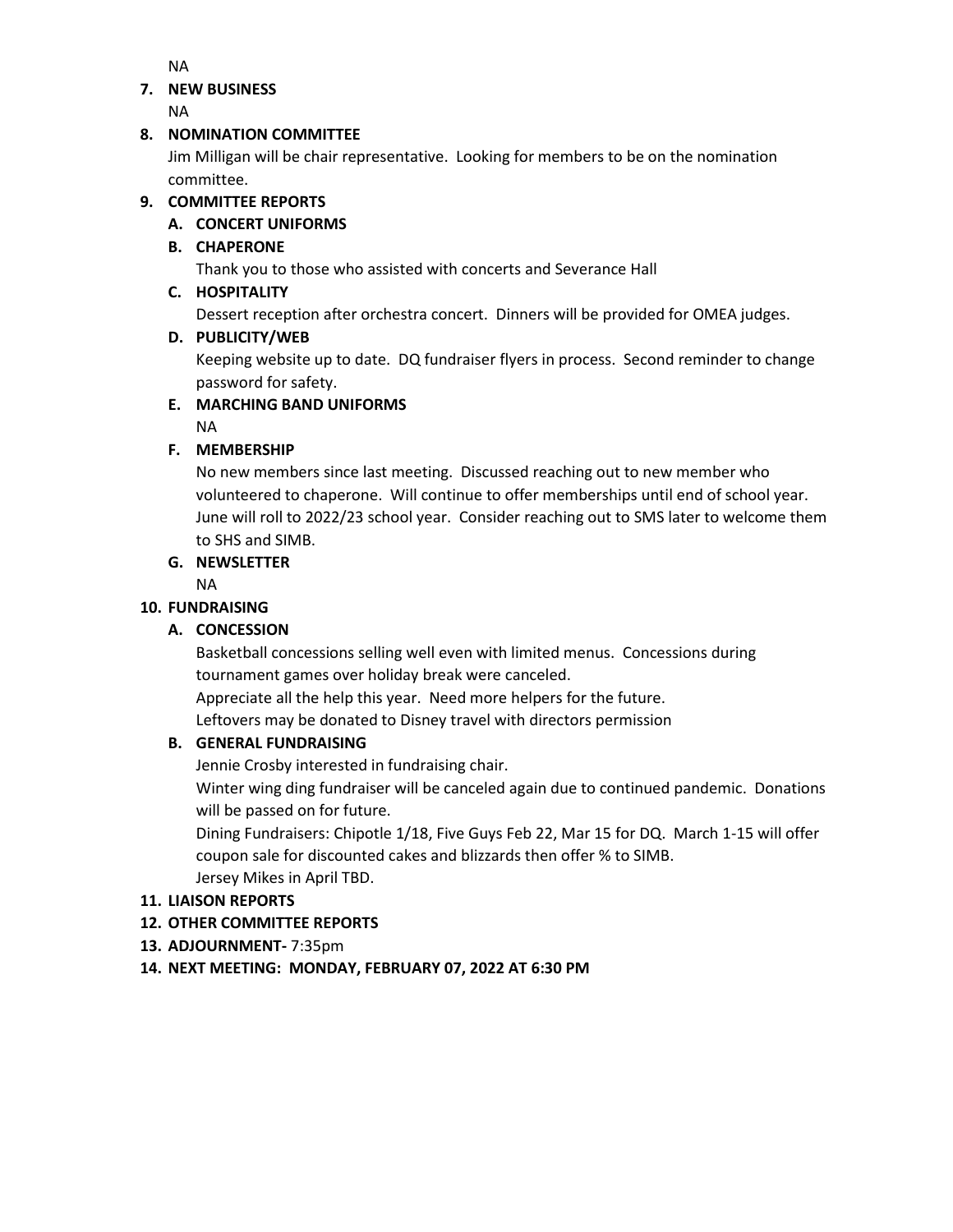#### **PRESIDENT'S REPORT:**

#### **MONDAY, JANUARY 10, 2022**

#### **1. THE PURPOSE OF SIMB:**

- A. Provide volunteer support to the band and orchestra programs and directors within the Strongsville City Public Schools.
- B. Provide supplementary financial support to the band and orchestra program within the Strongsville City Public Schools outside of the district budget.
- C. Promote and foster interest in the band and orchestra programs with in the Strongsville City Public Schools.
- D. Sustain the Fundraising efforts of SIMB.

## **2. SCHOLARSHIP COMMITTEE:**

The SIMB Scholarship Committee needs to be formed. These individuals will decide the future requirements and disbursement of the Scholarship Funds. The Committee will speak at a future Officers Meeting with their recommendations. Those recommendations will be reviewed and approved by the Officers.

### **3. OFFICERS FOR THE 2021-22 AND 2022-23 SCHOOL YEAR:**

The Nomination Committee will be formed at the January 10 ,2022 Meeting. I asked Jim Milligan to be the Chair of the Nomination Committee. Mr. Hire was made aware of the situation. I am asking 4 other members to join the committee. Candidates who are interested in the President and Secretary Positions are being asked to reach out to Mr. Hire by Monday, February 07, 2022.

### **4. LAST DAY OF SCHOOL**

Bill Wingler has asked SIMB to cook lunch at the last day of school. He appreciated what the Boosters did in 2021. The date for the last day of school is Friday, May 27, 2022. I will talk to the Grill Team Members to see if they can help.

### **5. HOLIDAY CONCERTS**

I want to congratulate all the students who performed at Severance and at the Holiday Concerts. Everyone did an awesome job.

### **6. NEXT MEETING**

I am moving the next Officers Meeting to Monday, February 07, 2022. Usually we hold it on the second Monday. With Valentine's Day being that Monday, it is better to push it up that week.